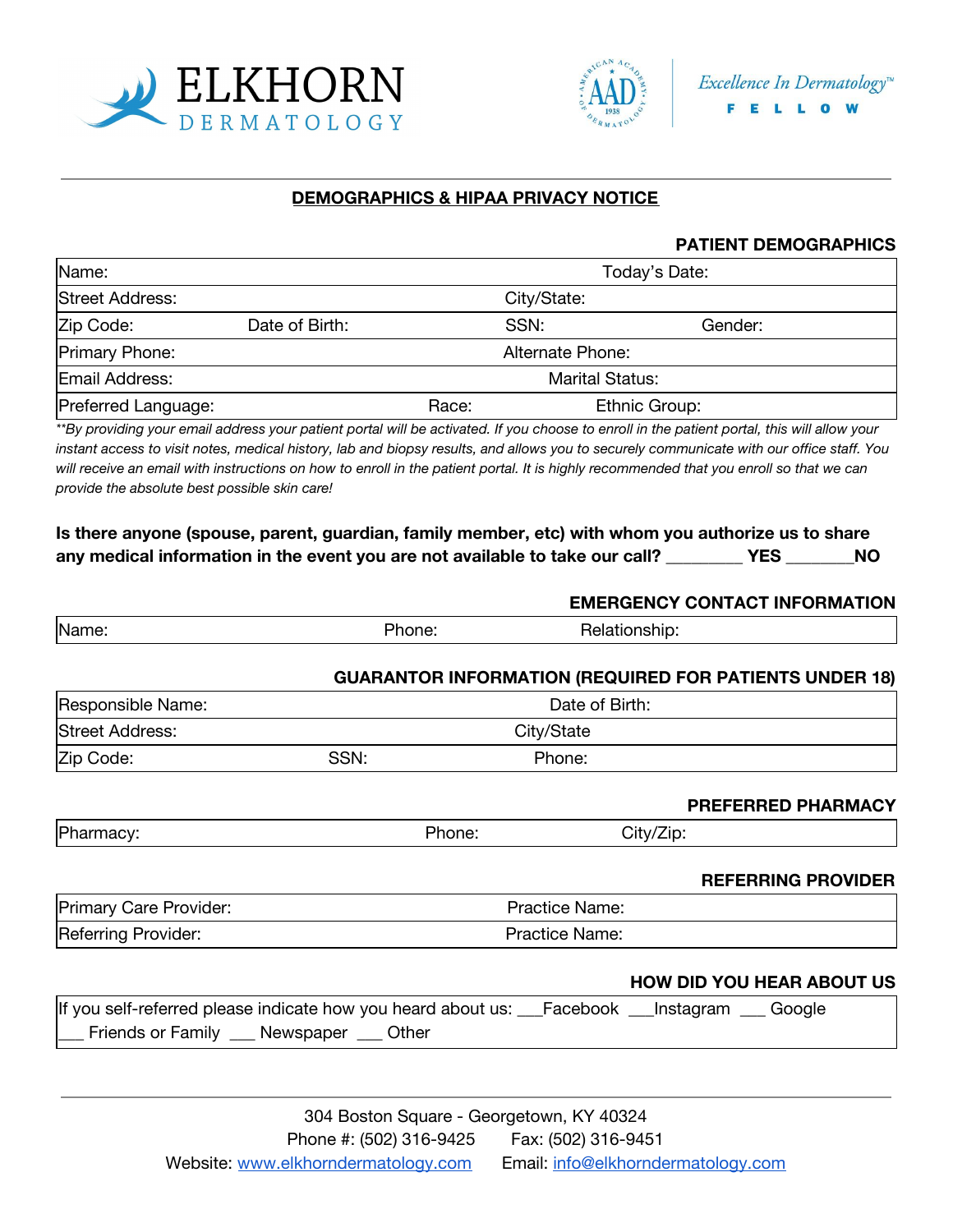



### **HIPAA PRIVACY NOTICE ACKNOWLEDGEMENT**

(patient name) acknowledge that I have reviewed and understand the HIPAA privacy policies of Elkhorn Dermatology and have been given the opportunity to receive a copy of these privacy policies.

Patient Name (print): \_\_\_\_\_\_\_\_\_\_\_\_\_\_\_\_\_\_\_\_\_\_\_\_\_\_\_\_\_\_ Patient Signature: **Example 2018** 

Parent or Guardian Name (print): Parent or Guardian Signature: \_\_\_\_\_\_\_\_\_\_\_\_\_\_\_\_\_\_\_\_\_\_\_\_\_\_\_\_\_\_\_\_

Date:

### **ACKNOWLEDGEMENT OF PRIVACY PRACTICES FOR APPOINTMENT REMINDER SYSTEM**

By supplying my home phone number, mobile phone number, email address, and any other personal contact information, I authorize my health care provider to employ a third-party automated outreach and messaging system to use my personal information, the name of my care provider, the time and place of my scheduled appointment(s), and other limited information, for the purpose of notifying me of a pending appointment, a missed appointment, overdue skin exam, balances due, lab results, or any other healthcare related function. I consent to receiving multiple messages per day from my healthcare provider, when necessary. I consent to allowing detailed messages being left on my voicemail, answering system, or with another individual, if I am unavailable at the number provided by me. I also authorize my healthcare provider to disclose to third parties, who may intercept these messages, limited protected health information (PHI) regarding my healthcare events.

Patient/Guardian Name (print): \_\_\_\_\_\_\_\_\_\_\_\_\_\_\_\_\_\_\_\_\_\_\_\_\_\_\_\_\_\_\_\_\_\_\_ Patient/Guardian Signature: \_\_\_\_\_\_\_\_\_\_\_\_\_\_\_\_\_\_\_\_\_\_\_\_\_\_\_\_\_\_\_\_\_\_\_\_\_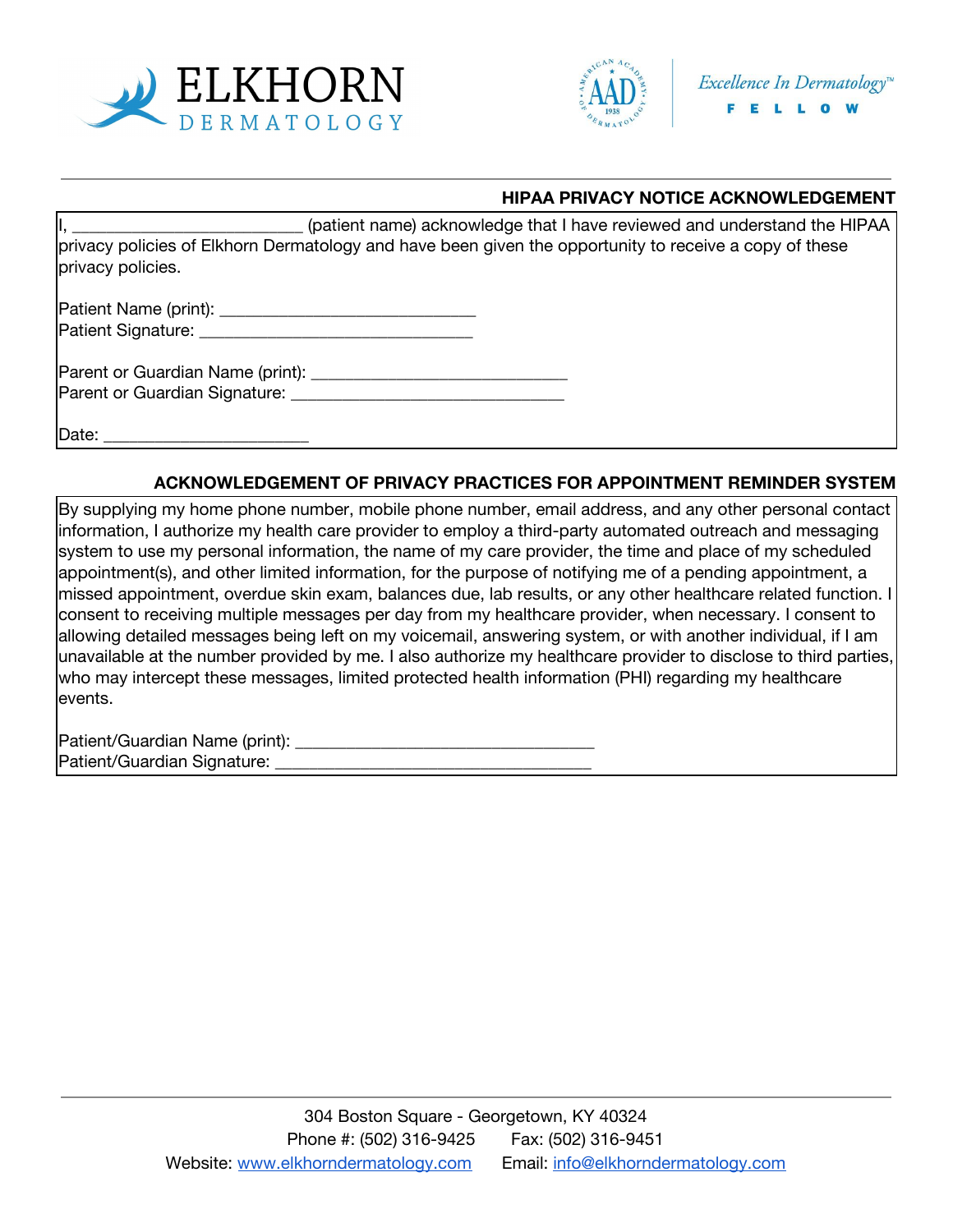



## **MEDICAL HISTORY FORM**

#### **GENERAL INFORMATION:**

| Patient Name:                         | Date: |  |
|---------------------------------------|-------|--|
| Reason for Visit:                     |       |  |
| How can we be praying for you today?: |       |  |

### **PAST MEDICAL HISTORY**

| Anxiety                       | Diabetes                       | Lung Cancer                |
|-------------------------------|--------------------------------|----------------------------|
| <b>Arthritis</b>              | <b>End Stage Renal Disease</b> | Lymphoma                   |
| Asthma                        | <b>GERD</b>                    | <b>Prostate Cancer</b>     |
| <b>Atrial Fibrillation</b>    | <b>Hearing Loss</b>            | <b>Radiation Treatment</b> |
| <b>Bone Marrow Transplant</b> | <b>Hepatitis</b>               | Seizures                   |
| <b>BPH</b>                    | <b>Hypertension</b>            | Stroke                     |
| <b>Breast Cancer</b>          | <b>HIV/AIDS</b>                | <b>NONE</b>                |
| Colon Cancer                  | Hypercholesterolemia           | Other #1:                  |
| <b>COPD</b>                   | Hyperthyroidism                | Other #2:____              |
| Coronary Artery Disease       | Hypothyroidism                 | Other #3:                  |
| Depression                    | Leukemia                       | Other #4:                  |

| Please list any major surgeries:                                                                                                               |
|------------------------------------------------------------------------------------------------------------------------------------------------|
| Do you have any history of Skin Cancer? _____YES<br><b>NO</b><br> If yes, what type? ____ Basal Cell ____Squamous Cell ____ Melanoma<br>Other: |
| <b>Please list all current medications</b> (we prefer if you bring your medications with you, or you may<br>provide a list of your meds:       |
| Medication Allergies - please list all known allergies:                                                                                        |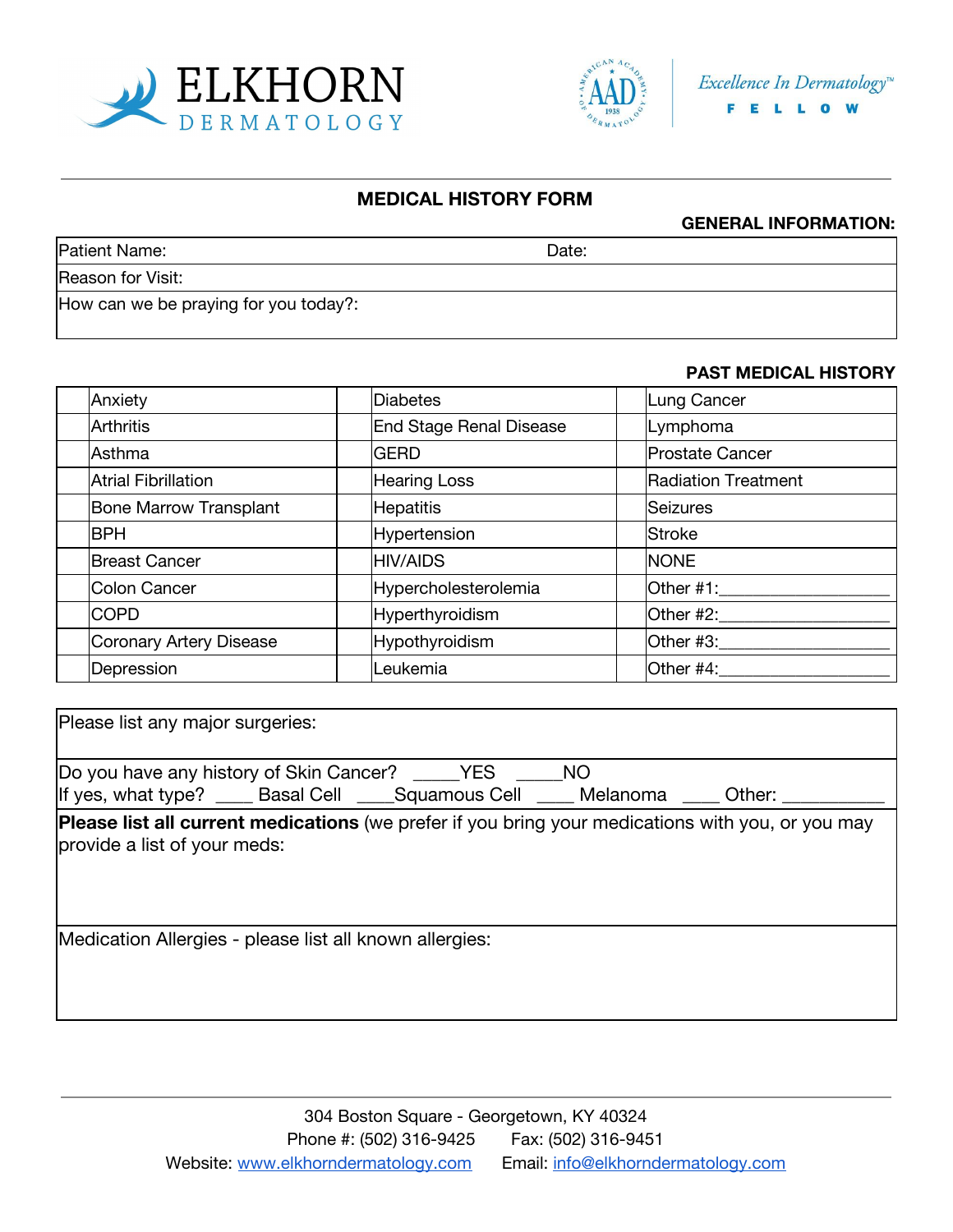



**SOCIAL HISTORY:**

|                                                                                                                                                            | SUUJAL HISTURY:         |
|------------------------------------------------------------------------------------------------------------------------------------------------------------|-------------------------|
| Have you ever smoked or used tobacco products before? ______YES ______NO                                                                                   |                         |
| If yes, are you currently smoking or using tobacco products? ______ YES ______ NO                                                                          |                         |
| How much do you smoke/use on a daily basis? ______# of cigarettes ___# packs per day                                                                       |                         |
| How many times in the past year have you had 5 (for men) or 4 (for women and all adults older than $\vert$<br>65 years) or more alcoholic drinks in a day? |                         |
| Occupation/Type of Work:                                                                                                                                   |                         |
|                                                                                                                                                            | <b>QUALITY MEASURES</b> |
| Do you have an Advanced Care Plan or surrogate decision maker in place? _____ YES ___                                                                      | NO                      |
| Have you received the flu vaccine for this flu season? _____ YES _____ NO<br>If no, why not?                                                               |                         |
|                                                                                                                                                            | <b>FAMILY HISTORY</b>   |

Do you have any first-degree relatives (mom/dad, brother/sister) with a history of skin cancer or skin disorders?

## **REVIEW OF SYMPTOMS**

Please check YES or NO for the following:

| γ | N | <b>SYMPTOM</b>                       | Y | N. | <b>MEDICAL ALERT</b>                        |
|---|---|--------------------------------------|---|----|---------------------------------------------|
|   |   | Fever or chills                      |   |    | Pregnant or planning a pregnancy            |
|   |   | Unintentional weight loss            |   |    | History of HIV                              |
|   |   | Swollen or tender lymph nodes/glands |   |    | History of Hepatitis B                      |
|   |   | Problems with bleeding               |   |    | History of Hepatitis C                      |
|   |   | Problems with healing/scarring       |   |    | Personal history of tuberculosis (TB)       |
|   |   |                                      |   |    | Currently on blood thinners                 |
|   |   |                                      |   |    | Currently have a defibrillator              |
|   |   |                                      |   |    | Currently have a pacemaker?                 |
|   |   |                                      |   |    | Allergy to adhesive?                        |
|   |   |                                      |   |    | Allergy to Lidocaine                        |
|   |   |                                      |   |    | Artificial Heart Valve                      |
|   |   |                                      |   |    | Artificial joints within the past two years |
|   |   |                                      |   |    | History of MRSA                             |
|   |   |                                      |   |    | Require medication prior to procedures      |